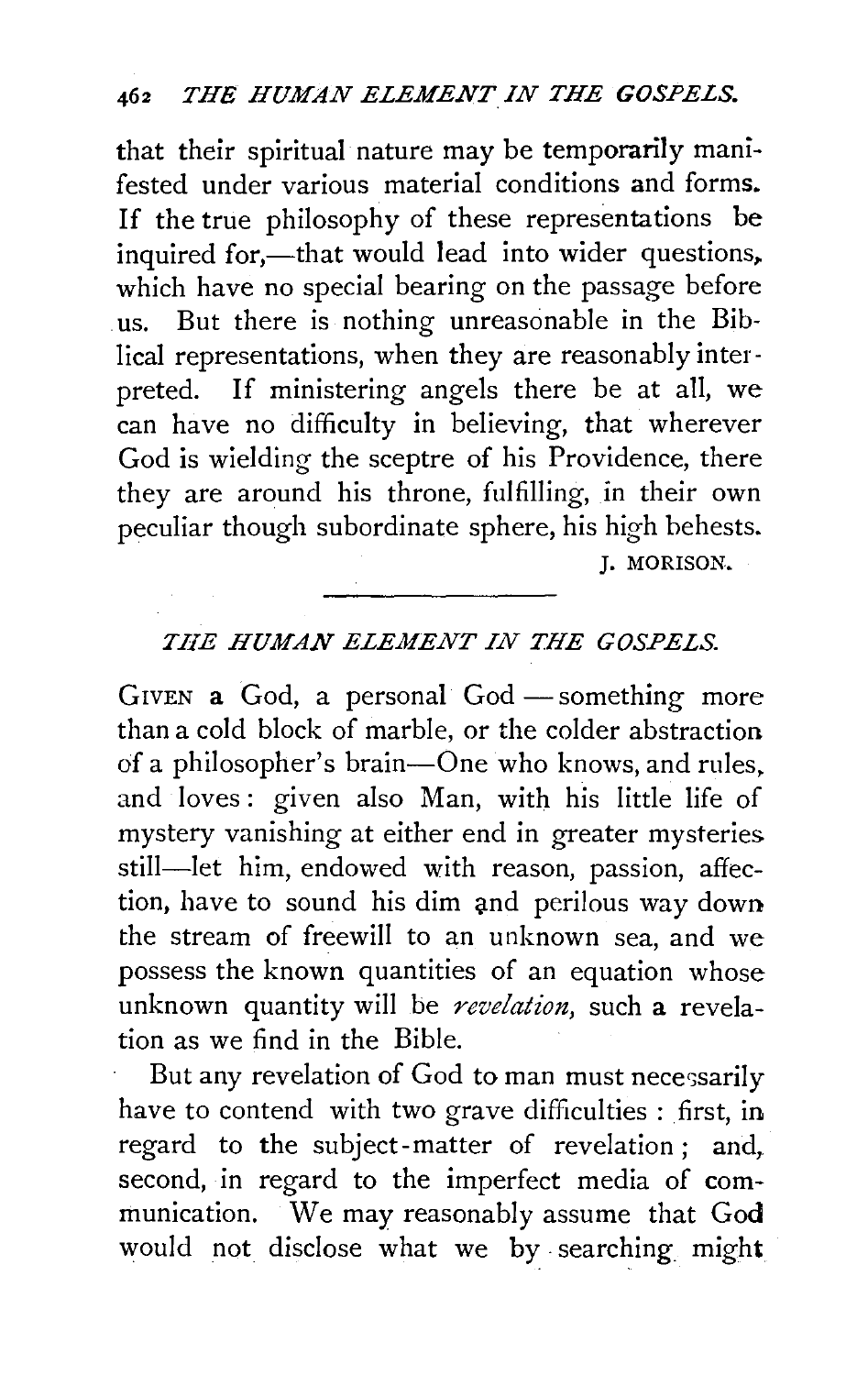find out for ourselves. The plane of revelation comes down and intersects the planes of reason and of sense, but, for the most part, it lies above and beyond these. It has to do with the unknown, the unseen—the spiritual rather than the material. From the very first, it makes demands upon our faith ; opening up new worlds of thought $-$  paths that Sense knoweth not, and the vulture-eye of Reason hath not seen. And, then, there is the second difficulty, that of compressing these truths, so varied and so vast, into common finite speech ; the difficulty of making God's great thoughts run on the narrow gauge of human language. When Paul was carried to "the third heavens,'' he heard things which it was not lawful -- or, " not possible," $-$  to utter. With all his familiarity with Greek and Hebrew poetry, and with the Eastern license for hyperbole, he confesses that language fails him, that in all the storehouse of human speech there is no robe ample enough to clothe the vision he has seen. Let science make a discovery, and this difficulty meets her at once. She brings forth some new fact, and lo ! she has no swaddling-clothes in which to enwrap it, and so she sets to work to weave them. Our works of science are so full of technicalities, and of words newly-coined, just because science cannot well put her new wine into the old well-worn bottles of common speech. And, by the way, will not this explain to us many of the apparent divergences and discrepancies of Scripture-this inadequacy of expression? God does not give us the whole truth at once; He gives it in fragmentary portions (Heb. i. 4)-a half-truth here and a half-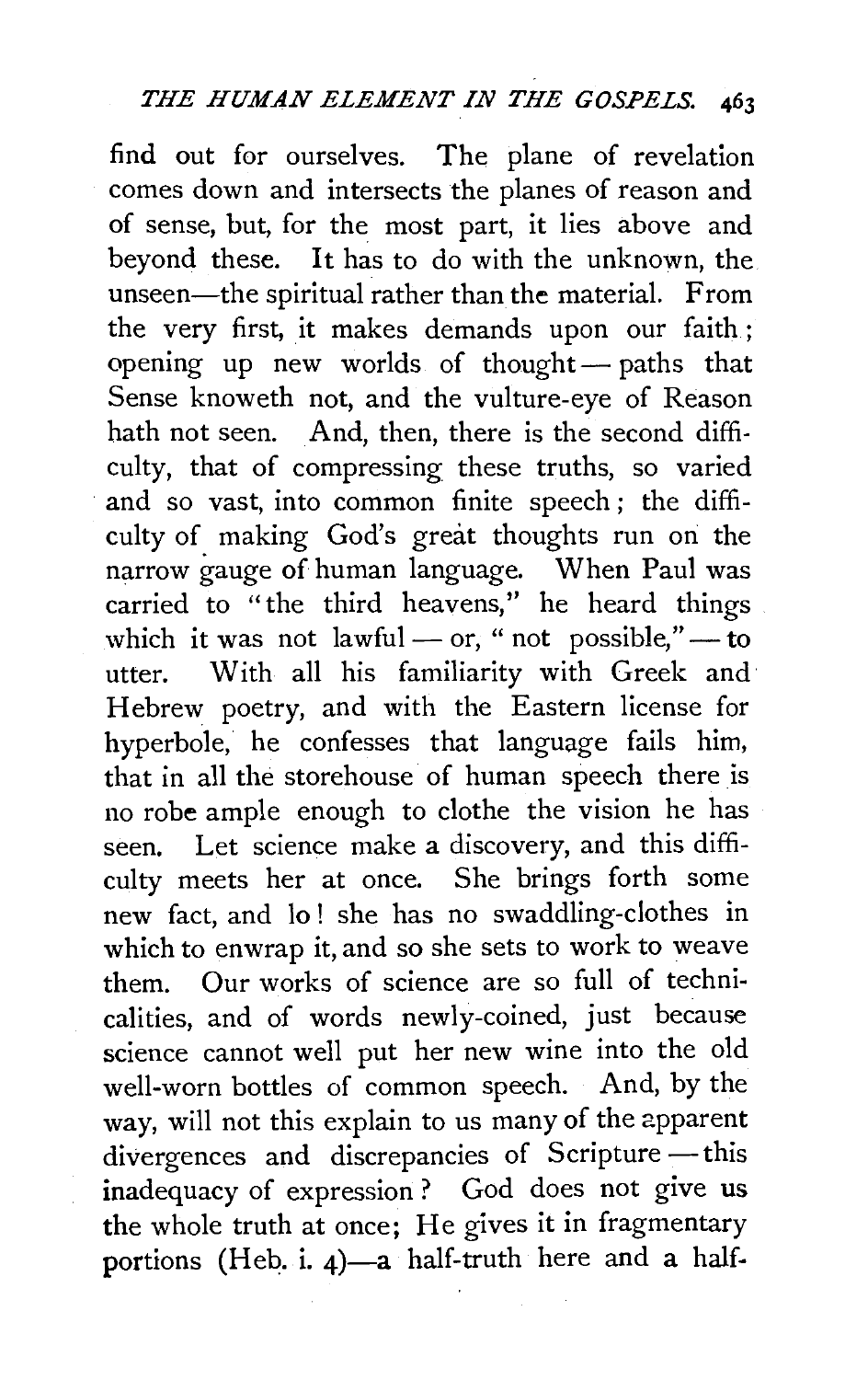truth there. Read by themselves, they may appear antagonistic and even contradictory; but put them together, and each is the complement to the other, and they form a beautiful and rounded whole. Truth lies, not in straight lines, but in spheres; and if, taking Infinite Mercy as our starting point, we sail far enough, we shall reach that other pole-Infinite Justice. Both lie on the same meridianantipodal truths, if we might call them so, their apparent contradiction being in fact a real harmony.

But before we pass to the Gospels and the human element we find there, let us look at the other element common to all Scripture, *the divine.* To what extent does this appear, or, in other words, what is the measure of inspiration in these Sacred Records ? Our word " inspiration" occurs but twice in the two Testaments, and in one of these cases  $($ [ob xxxii. 8) there is no reference to the Scriptures. Its primary meaning is that Divine influence, or *Divine breathing* upon a man, which enables him to do what by his natural and unaided powers would not be possible. And so that cunning work of the old Tabernacle-the knops and bowls and pomegranates, was as really the product of an inspiration . as these canonical books of our Bible; for, says the Lord, concerning Bezaleel, " I have filled him with the spirit of God, in wisdom, and in understanding, and in knowledge, and in all manner of workmanship" (Exod. xxxi. 3). So, too, in the Old Testament, men were inspired to act out the will of the Lord, as others were inspired to *write*  out that same will; and as we read the lives of judges and prophets, as we see a Saul prophesying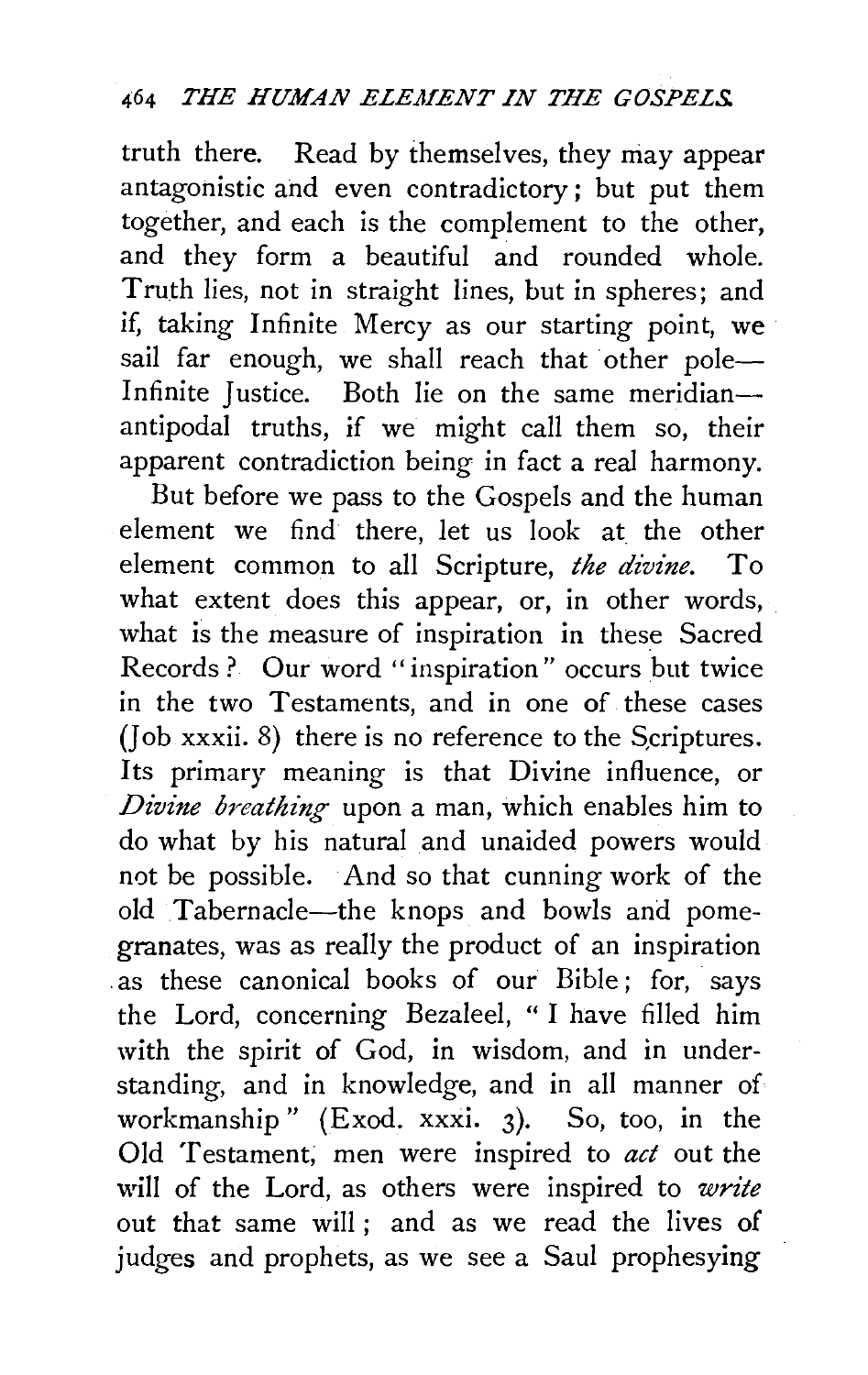at Bethel, or a Samson smiting the Philistines at Lehi, we see how " men of old" could be "moved by the Holy Ghost." *We* use the word, however, in a higher and· more definite sense, as signifying that Divine influence resting upon the sacred writers "by which they were qualified to communicate moral and religious truth with authority." But what was the measure of this influence? Was it a fixed and constant quantity, measuring each sentence, weighing each word, no matter whether those sentences had to record some recent event, or whether they spoke of an event that was far away in the haze of the future? Was the Divine element an agitated sea, in which man's personality was drowned ? Did that breath of inspiration disman the man, turning his mind into a silent cave with its stalactites of congealed thoughts, petrifying all that was human, turning it to a Memnon statue, an articulate stone ? That was an opinion held by many, and held for a long time. " They neither spake nor wrote any word of their own, but uttered syllable by syllable as the Spirit put it into their mouths, no otherwise than the harp or the lute doth give a sound according to the direction of his hands that holdeth and striketh it with skill."

According to this view, the sacred writers were not persons, but things; not agents, but instruments; not penmen, but pens. Now to a certain extent this is true. We find sometimes an inspiration so over· whelming and complete that the agent is carried away ; he is as though he were not; his thoughts are God's thoughts, his words are God's words. The man is nothing but an Æolian lyre, vibrating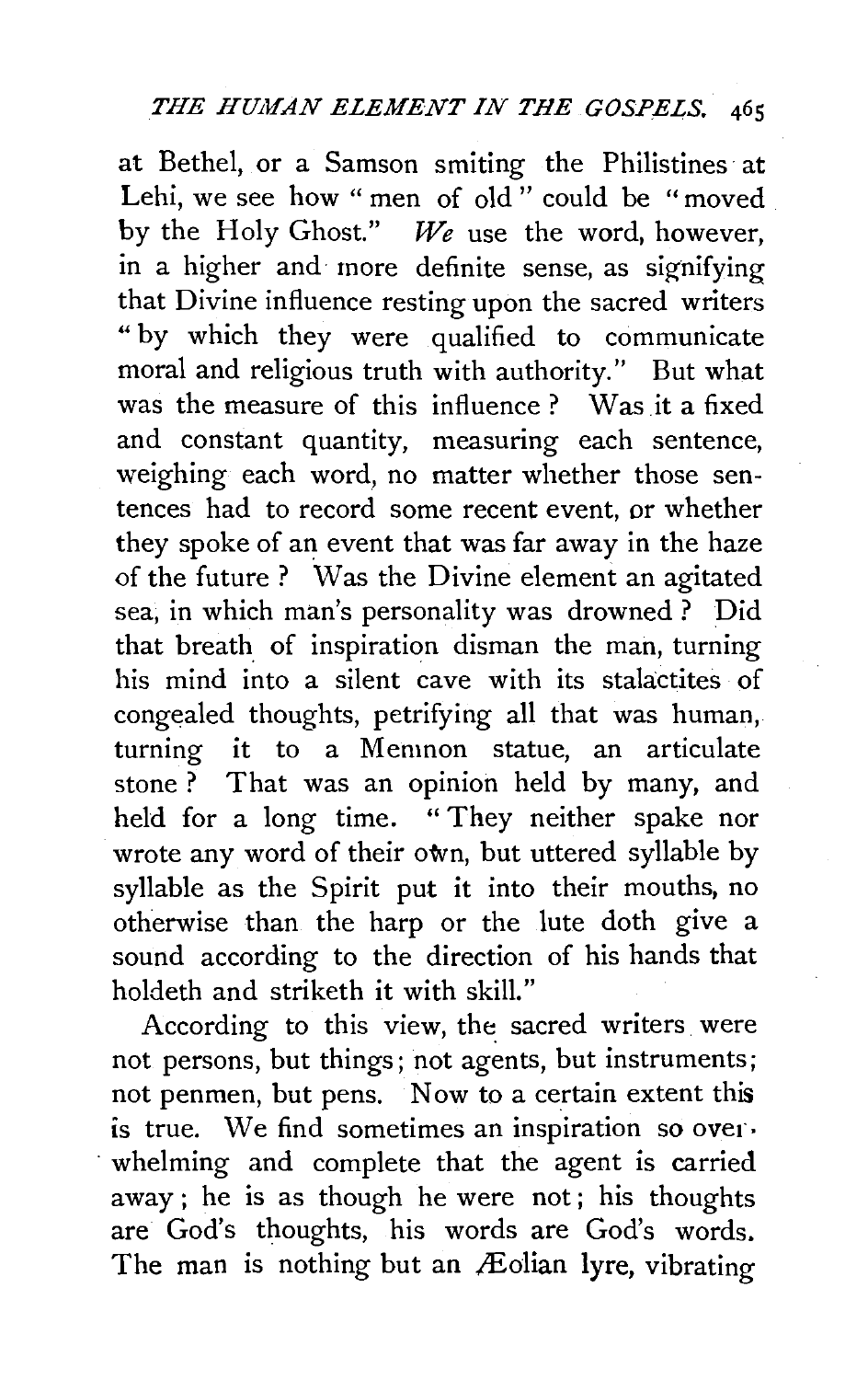to the breath of the Spirit. When the son of Beor sees in his trance the "star rising out of Jacob," when we find his own will overborne by a stronger will, when we see the curses of his heart transmuted by a strange alchemy into blessings that the unwilling lips fling down upon the white tents of Israel, we see something not unlike the so-called *mania* of olden times. When we find prophets minutely describing events that still lie veiled by intervening years ; or when we see men suddenly carried over all laws of association and of thought, speaking words whose meaning they themselves cannot guess, we see an inspiration of the highest type ; the human is lost in the Divine. These are the ecstasies of a Pythoness ; the' tripod now standing not in the temple of Apollo, but in the temple of Christ ; the inspiration flowing not from fumes of sulphur nor from waters that have trickled down Parnassus, but coming down from above, borne on those diviner waters that flow from Calvary.

But all Scripture is not thus given. Sometimes the Divine element sinks out of sight, and the human appears prominent, as in the historical books of the Old Testament. These would not require any special gift or power from on high. They are not laws beyond the wit of man to devise ; they are not the record of events long since buried in oblivion, nor the foretelling of events yet to come: they are simple unvarnished statements of facts, in no wise differing from other historical records. They do not demand crederice on the ground that they were inspired, but simply on the ground that they are true. Grant that they are faithful histories, and you want nothing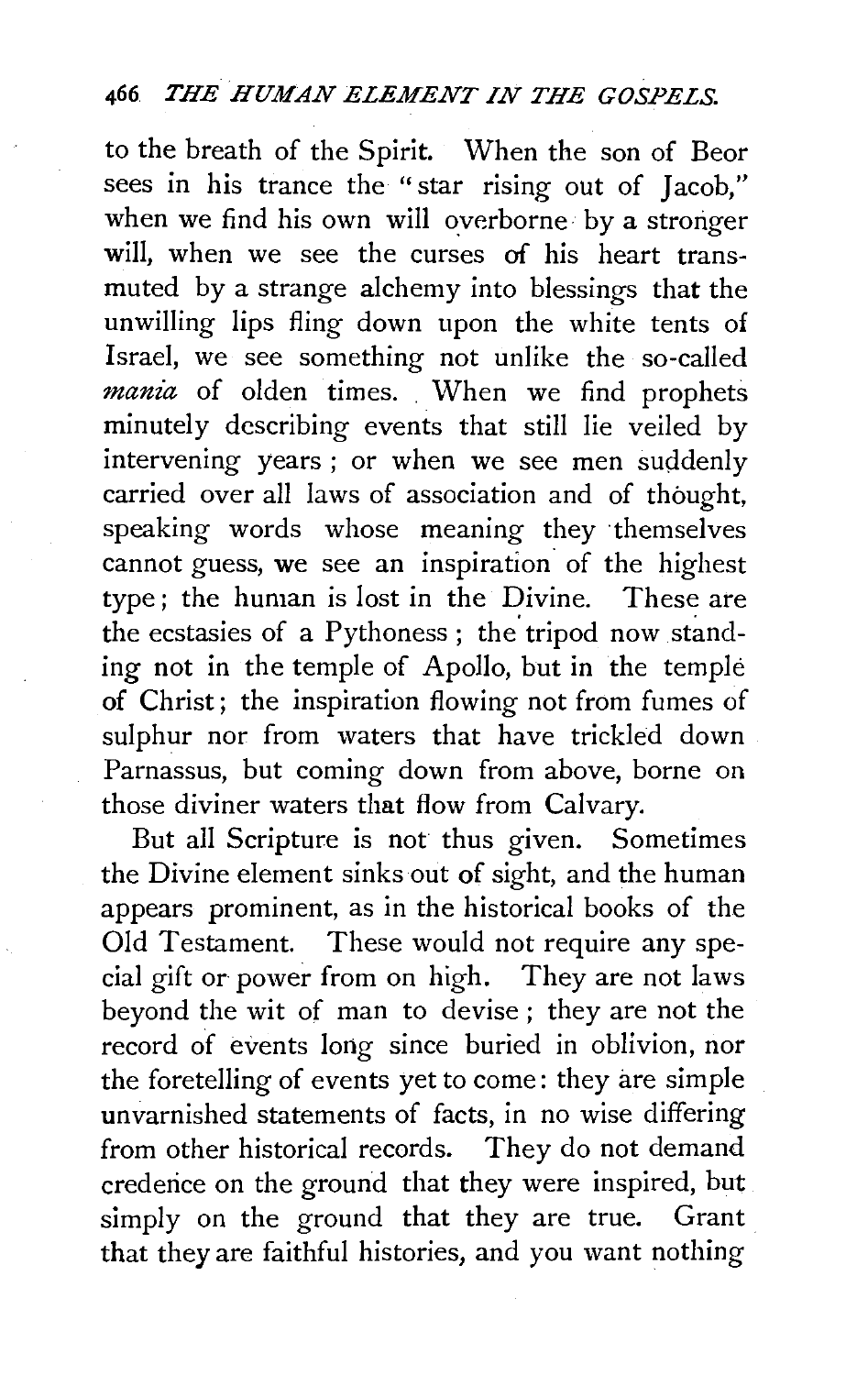more; no degree of inspiration would give them any additional weight. It is evident, then, that when we speak of these sacred writers as being inspired, we do not mean that the inspiration was in all cases the same, that they were under the Divine influence in equal measure. It was the same Divine power, but it operated in different degrees and in different modes. The Jews were wont to make a distinction between the prophets proper and the *hagiographi-the* sacred writers. The one wrote, so they say, under the inspiration of *suggestion,* the Divine Spirit giving them some *visum prophetzcum,* some manifest vision, and then inditing the very words. The others wrote under an inspiration of *direction*, the Divine Spirit giving them· a thesis, and directing them as to what events they should record and what they should omit; but leaving them to seek and use what extraneous helps they might see fit, yet at the same time guarding them from error in their use of them. When, then, St. Peter tells us that " *holy men* of *old*  spake as they were moved (φερόμενοι) by the Holy *Ghost"* (2 Pet. i. 21), he does not mean that they were carried out of themselves, beyond themselves, -mere straws borne along on an impetuous torrent: there was still room for research and for the play of all the human faculties. How intimate may be this blending of the human and Divine, St. Paul himself shews us; for in one of his Epistles {I Cor. vii.), .when writing of the manifest will of God, he stays to interject an opinion of his own. He confesses that he is not sure as to its being the will of God. "I *think* also that I have the Spirit of God" (ver. 40); and he takes care to guard these doubtful points with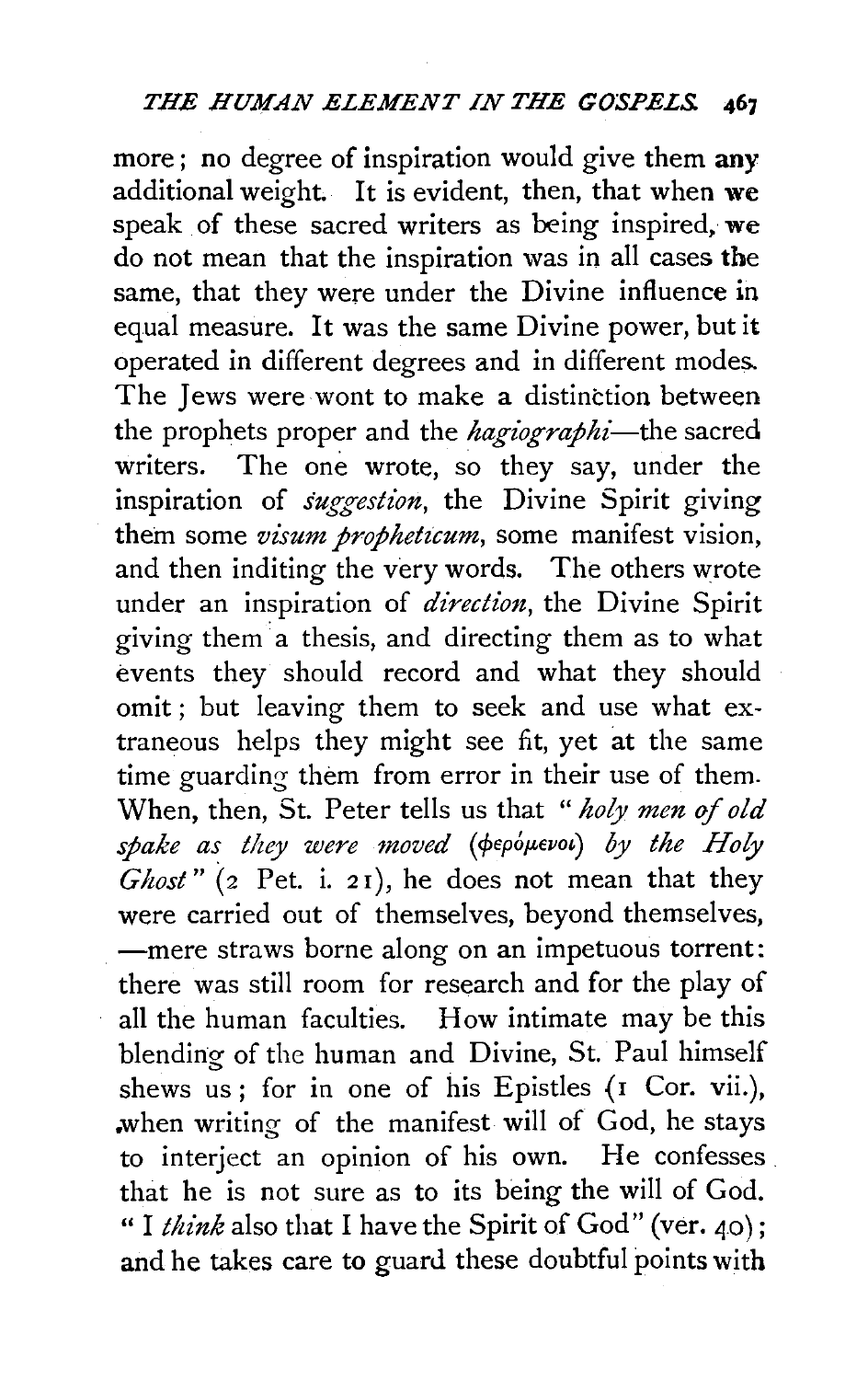the parentheses, "after my judgment"-"I speak this by permission, and not by commandment" (ver. 6). The written Word comes to us like the Incarnate Logos wearing an Eastern, a Jewish· dress; but beneath that dress is the twofold nature joined in indissoluble union. Now, as we gaze upon it, we hear the accents of human speech, we see the lines of human care; and we cry with Pilate, " Behold the man!" Then, again, it shines in such transcendent glory-the outward dress wearing a glittering whiteness which no fuller's art can rival-that we bow before it with devoutest homage, and our hearts, subdued and awed, can only cry, " $My$  Lord and my God!" The human and the Divine form but one Word, and, like the Incarnate Word, it is but the outer voice of the inner heart of God-Infinite Love vocalized so that man may hear it.

Following the division we have already made, the Four Gospels would come under the *inspiration of direction;* the Divine Spirit selecting these four Evangelists in preference to others, " moving" them to take up the task, and then qualifying them for it. St. Luke prefaces his Gospel with the reason that led him to engage in the work ; and, as we read it, we see **a** thought germinating in the mind, growing up into a blade of desire, then developing into an ear of resolve, and at last ripening into the full corn of deliberate determined action. It is a human mind we see at work-the ordinary processes of human. thought. But whence. came that " Forasmuch" ? Who sowed in his mind this springing and germinant thought? Here we come back directly **to**  the mysterious line where the human and the **Divine**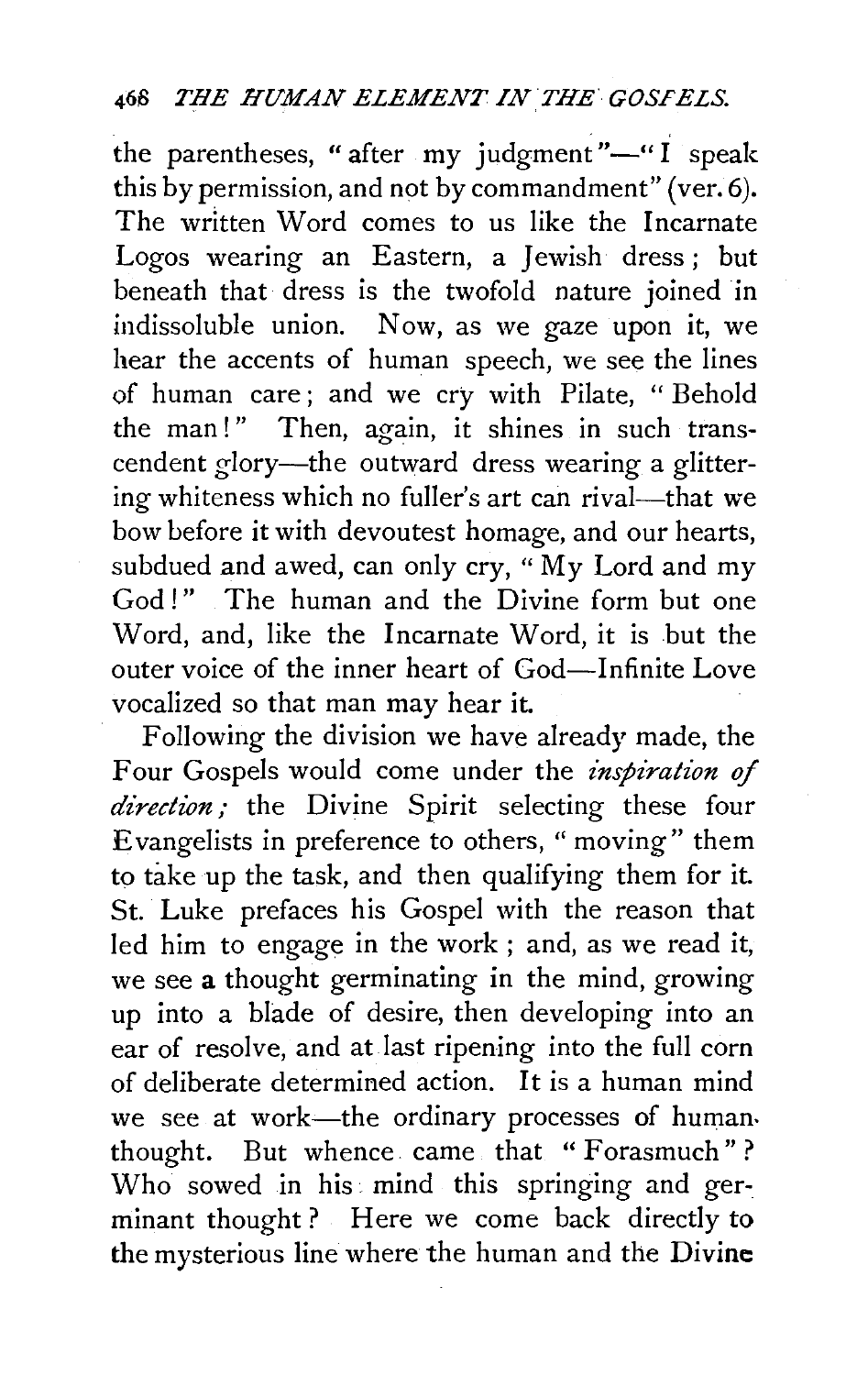are merged in each other. In the Four Gospels we have not four lives, but four sides of one life, written by four separate men, from four different standpoints, and, as is very probable, with four distinct aims. Now it is impossible that this can be done without apparent discrepancies. No four men could sit down and write a life, even in our age of pens and paper—when nearly everything is committed to writing-without presenting what we should call anomalies and contradictions. Let two witnesses appear in a court of law, both spectators of the same occurrence, let them describe it exactly in the same words, and their evidence would be weakened by the suspicion of collusion. Apparent differences in parts are a strong proof of the genuineness of the whole. We grant that there are these discrepancies in the narratives of the Four Gospels ; nay, more, we affirm that, if our Gospels be true, these discrepancies of.statement *must* be there as a matter of necessity. And it is just here that a due recognition of the human element in the Gospels is so important ; it is the missing link that binds in one compact whole an otherwise broken chain.

(1) Now we may expect that each Gospel, while telling accurately the story of the life of Christ, will have a peculiar colouring borrowed *from the life qf the writer.* In studying men we must remember that what we call character is a sum total, the resultant of many factors. The very skies under which a man is born exert an influence upon his life. The physical aspects of the country impinge upon his mind ; and when a Bunyan grows up by the sluggish Ouse, hard by the undrained fens, it is one of the